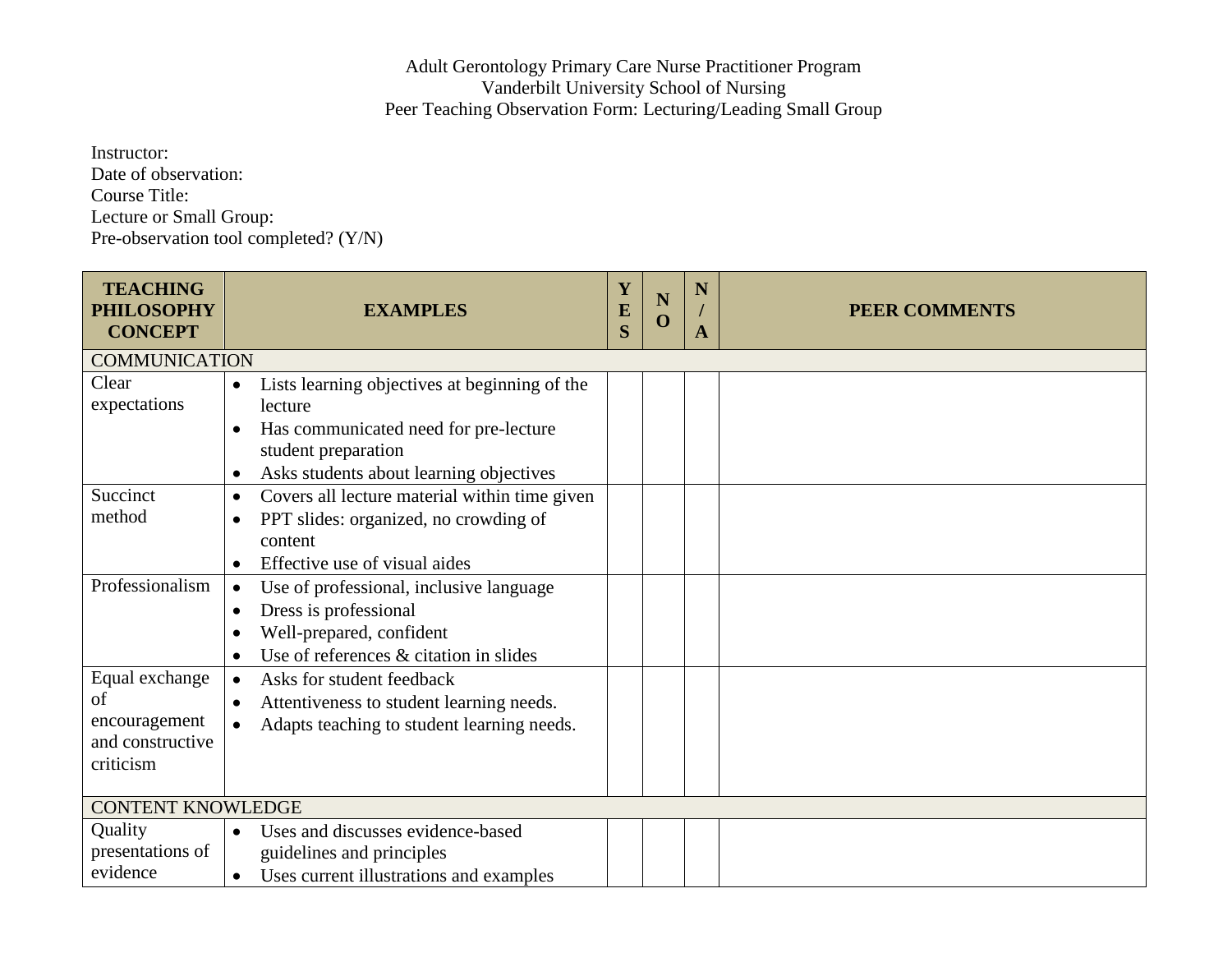| <b>TEACHING STRATEGIES</b>                                                                                                                                                                    |                                                                                                                                                                                                                                                                                                                                                                                                                                                                                                                                                                                                                                                                                                                                                                                                                                                                  |  |  |  |  |  |
|-----------------------------------------------------------------------------------------------------------------------------------------------------------------------------------------------|------------------------------------------------------------------------------------------------------------------------------------------------------------------------------------------------------------------------------------------------------------------------------------------------------------------------------------------------------------------------------------------------------------------------------------------------------------------------------------------------------------------------------------------------------------------------------------------------------------------------------------------------------------------------------------------------------------------------------------------------------------------------------------------------------------------------------------------------------------------|--|--|--|--|--|
| Alignment<br>between<br>learning goals                                                                                                                                                        | $\bullet$<br>Assessments reflect stated learning<br>objectives<br>Class activities are reflected in assessments                                                                                                                                                                                                                                                                                                                                                                                                                                                                                                                                                                                                                                                                                                                                                  |  |  |  |  |  |
| and objectives,<br>assessments,<br>and student<br>activities                                                                                                                                  | and clearly align with learning objectives<br>Teaching strategies align with students'<br>$\bullet$<br>evaluation of learning                                                                                                                                                                                                                                                                                                                                                                                                                                                                                                                                                                                                                                                                                                                                    |  |  |  |  |  |
| Constructivist<br>approach;<br>Student-<br>centered;<br>learning<br>facilitators;<br>learning as<br>partnership<br>between faculty<br>& students;<br>promotes safe<br>learning<br>environment | Provides real-world scenarios or case studies<br>$\bullet$<br>for students to apply new knowledge.<br>Invites student participation<br>$\bullet$<br>Asks students about their understanding of<br>presented materials and responds<br>accordingly<br>Integrates technology (i.e. videos, clickers,<br>etc)<br>Use of at least two different teaching<br>methodologies (i.e. PPT, case studies,<br>videos, clickers)<br>Provides formative feedback to students<br>$\bullet$<br>(e.g., clickers, oral response to minute<br>papers, oral or written response to mid-<br>semester assignments)<br>Facilitates development of a community of<br>$\bullet$<br>learners (e.g., well-structured small group<br>discussions in class, well-structured online<br>discussions, in-class discussion of clicker<br>questions, peer response to mid-semester<br>assignments) |  |  |  |  |  |
| Accommodate<br>personal<br>learning needs;<br>Promoting<br>satisfaction                                                                                                                       | Provides resources for further self-directed<br>$\bullet$<br>learning opportunities.<br>Asks students about understanding and/or<br>$\bullet$<br>confusion.                                                                                                                                                                                                                                                                                                                                                                                                                                                                                                                                                                                                                                                                                                      |  |  |  |  |  |